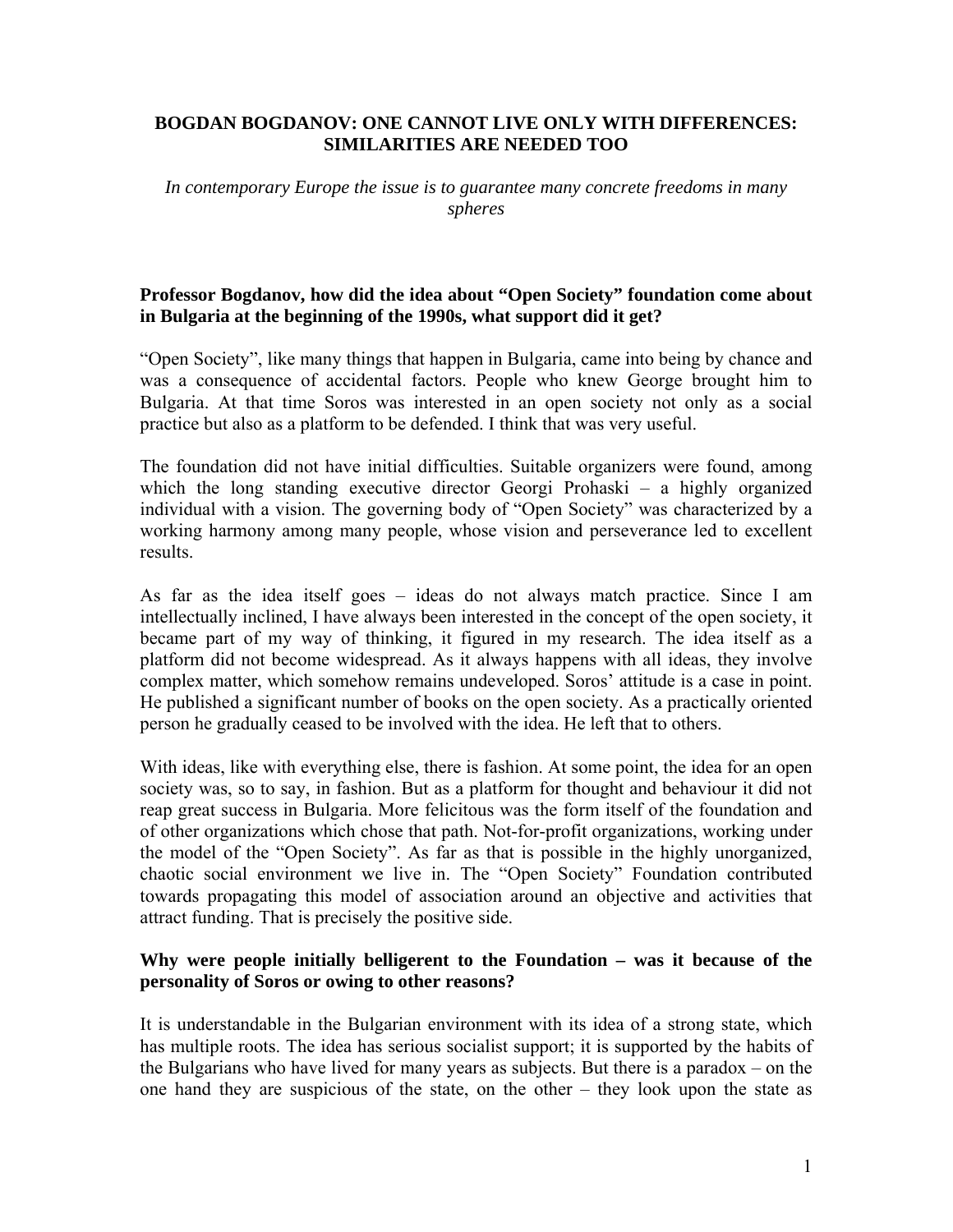panacea. This is still continuing, it is becoming diluted, and it will become more diluted. To a certain extent the European Union sustains it. So we are talking about something that is not entirely negative.

And yet, negativity is present. One way or the other the state is pervasive. It happens right before our very eyes. Although at present we do not seem to have a very strong state – it is scattered, not well ordered. Nevertheless, the pervasiveness is clearly felt in keeping high taxes, collecting a lot of money, distributing the funds, which also happens with pre-election purposes in mind. That makes the state stronger, which cannot be assessed only in a positive way.

That was the deep down reason for the conflicts and attitudes against the "Open Society" Foundation as a carrier of negativity. By the way, they were formulated as betrayal. An environment was created of militant patriotism of nationalists, who made use of big slogans and were on the lookout for enemies. The "Open Society" Foundation turned into their natural enemy. I have been the butt of such assaults several times. When I had to respond I always said that I consider myself as a more effective patriot than those who are nationalistically patriotically inclined. Because a patriot is someone who tenaciously works towards achieving за определени позитиви, and does not just offer slogans or pats himself on the shoulder. Vera Mutafchieva was also called a betrayer. She is the last person you can say that about, because she maintained a full vision of the Bulgarian history, which the contemporary rational Bulgarian definitely needs.

I was also qualified as a betrayer. By Mr. Ivan Granitski, for instance. At some point we happened to be members of one and the same council – the National Book Council, where he refused to take part because I, as a prominent betrayer participated in it. I find his attitude quite natural. Some people replace the complex reality with broad classifications of good and evil. "Open Society" happened to fall into such a qualification.

# **On your website it says: "The world we live in, is it determined once and for all or do we create it? And how do we change it?" Do you define yourself with these two questions or are they provoking?**

It's more a self-definition. I definitely adhere to the view that the human world is complete and one has to get to know it and respect it, but it is also continuously created again. This new making is always before our eyes. The human world is constantly being changed, rearranged and modified. This idea I owe to a great extent to the ideology of the open society. This is one of its tenets, which needs to be emphasized. Every society is an open society. There is no absolutely closed society, although totalitarian societies strive to achieve that. Human society is always open, because it is always in a process of making. Which does not mean that it has no ready things which have to be known and respected. I follow this dialectics not only in my thinking but also in the way I act and react.

## **What did the Bulgarian do in these 15 years to change his world?**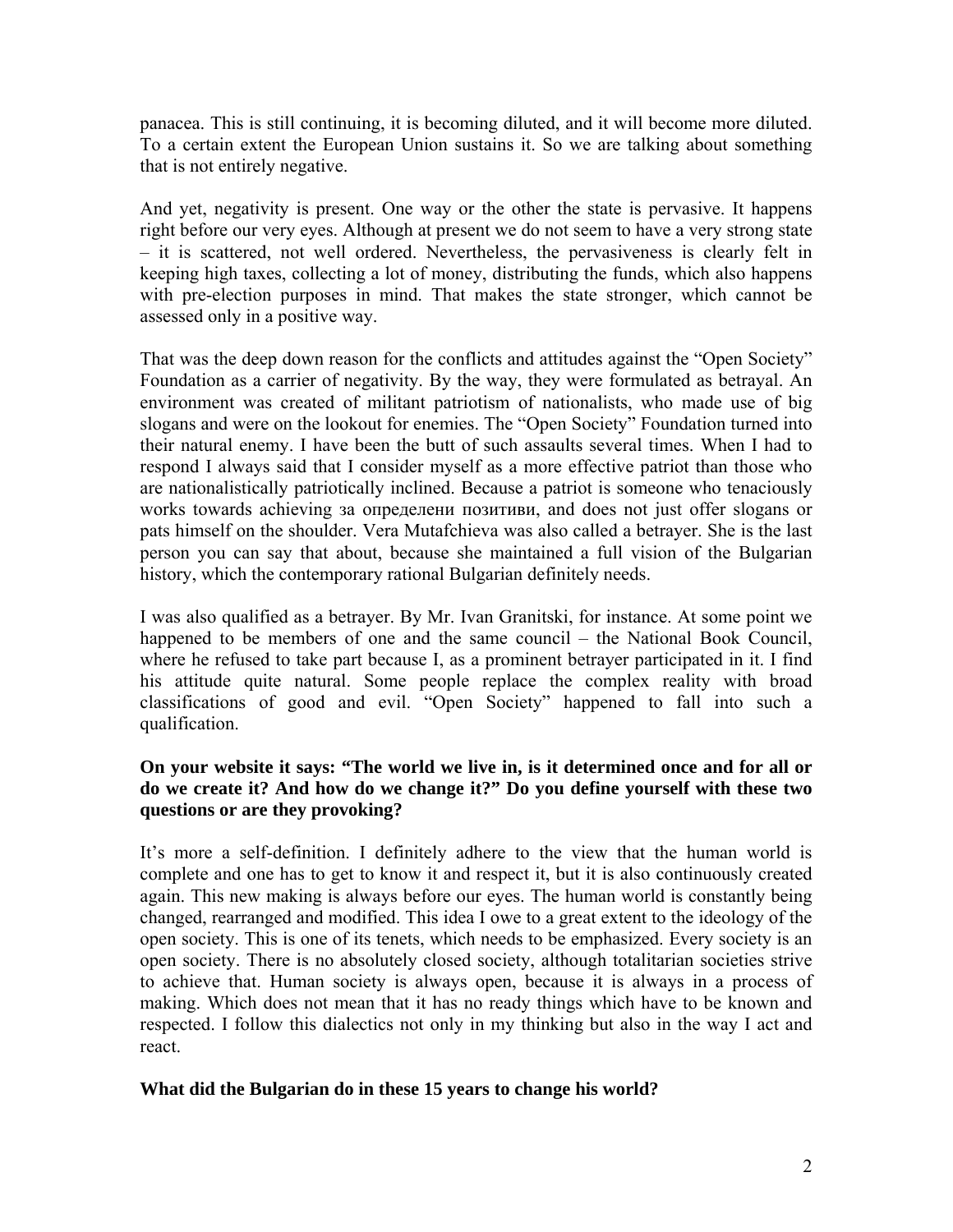The Bulgarian with a capital "B" is an auxiliary category. There is no Bulgarian; there are Bulgarians, different Bulgarians, connected among each other in different ways. I am negatively inclined towards talking about the multitudes as actually existing in the singular. For instance the human being, the Bulgarian, the woman and the man. In some cases we have to represent the multitude with a word in the singular. Which does not mean that we believe they are the averaged representation in reality. There are different Bulgarians, rather than a Bulgarian. Bulgarians as individuals but also as part of many types of communities, which just like individual people are immensely different.

## **What I had in mind was in the 15 years of transition, what did we do to the world we found?**

Yes, instead of the "Bulgarian" it's better to say "we", although it easily becomes misleading. But let me leave this complex topic. In these 15 years we could have achieved more. Therefore, we have to do more in the future.

## **You say that the freedom in Europe is the multitude of small freedoms.**

That is right and freedom is better considered in the plural. Modern Europe guarantees a number of concrete freedoms. They are connected with certain rules, which are fixed and codified. The European freedom is a possibility granted for various specific desires. Unfortunately man wants to have freedom as a full guarantee for everything, so that he does not have to react differently and thus contribute towards enriching the present network of various freedoms. There are freedoms from outside. While Freedom with a capital letter is something on the inside, it refers to whether we consider ourselves as free in principle, I think that freedom is a way of formulating, of internal placing of yourself in relation to the others and the world. This is not easily achieved; it requires education, environment, which to teach you at an early stage how to administer your freedom, to know when and what to be free about and when and what to be dependent on. Therefore, however connected and expressed with one word, internal and external freedom are not the same things.

I have kept the following illustrative memory about non-freedom from socialist times. Sozopol.  $1 - 2$  places where you can eat. The casino at the harbour - full. The only thing there is meatballs. Everyone has to get hold of the waiter to order. The waiter is bringing out same size portions on a tray. A humble old man. The waiter dumps a portion with three meatballs on his table. The old man gently says: "But I ordered just two."

The waiter looks with contempt, stretches his arm, grabs one meatball and devours it. Now this is a concrete non-freedom.

The old external non-freedom was made up of such concrete manifestations. The same holds true about the new external freedom. It is also made up of many forms of freedom.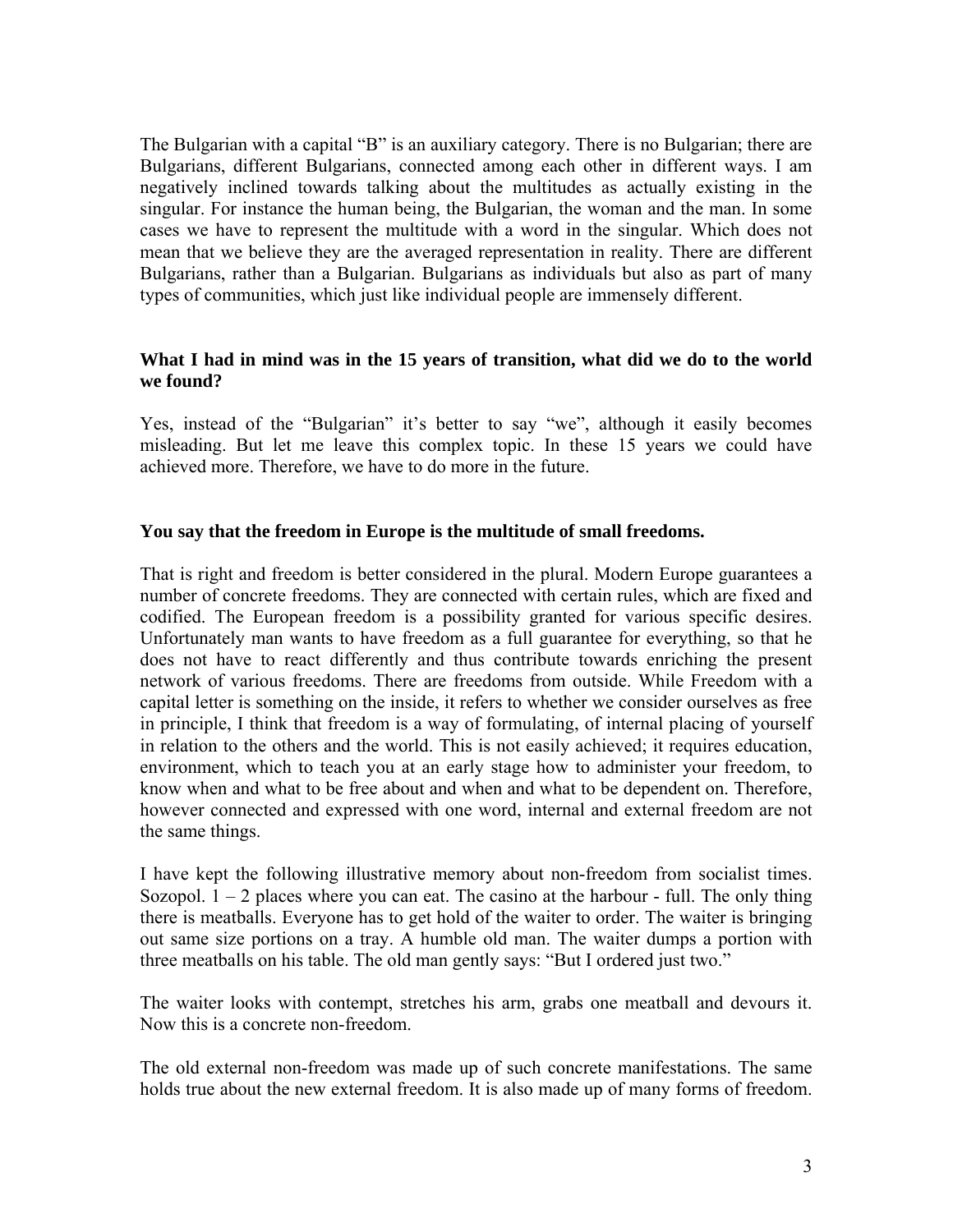That is why it is better to talk about external freedom in the plural. All the more, since these freedoms are connected with knowledge and skills, which have to be acquired. Separately it is easier than collectively.

In this respect it would be better if we talked in the plural about Bulgaria too. Bulgaria is made up of many different Bulgarias. Connecting then in one whole is not an easy task. It is better if we did it, rather than ignore this hard undertaking by pronouncing in exorcism the word in the singular.

# **You were born in Sofia after World War Two started. What are your childhood memories?**

I have a vague recollection from the bombing of Sofia in January 1944. I was very little then. I just remember how my parents grabbed me and we went down into the basement. We were living in "Knyaz Boris the First" close to the former movie theatre "Solun". I was studying in the nearby "Patriarch Evtimii" school. The neighborhood around the "Saint George" garden – this is the environment I grew up in.

## **What is your family background?**

I was born into the family of intelligent people. My father Ivan Bogdanov and my mother Elena Bogdanova graduated law. My mother worked in different places as a clerk. My father began to support himself with intellectual work very early on. After 1960 he could once again publish, because after 1947 – 1948 his work as a writer was incriminated, and his book landed on the list of banned books – an early book he published in 1947. After 1960 he gradually managed to restore his life as an intellectual writer. I grew up surrounded by books and reading books, in an ambiance I have preserved until now, so I am deeply indebted to my parents, especially to my father, for the direction of my career. We certainly led a poor, grey and scanty existence; typical of life in the early socialist years. Our life was, however, strictly arranged and ordered and that cultivated in me certain virtues such as punctuality and practicality. My parents, God bless their souls, were practical people. I have learned from them that words have meaning and that a word spoken is past recalling. My mother and my father were punctual people. In my family I didn't know what I came across later – idleness, absent-mindedness, carelessness. In my parents' family I learned something else as well: things happen, but they also depend on the way they are organized and perceived.

I remember a remarkable phrase by my father. My mother, as a toil-worn woman, naturally made the correct observation that everything was expensive. It was certainly expensive for us in the socialist age. Once after such a comment of hers, my father said: "If it's expensive, we have to earn more."

My parents were thrifty. The saved and piled up, accumulated superfluous things, this is what many Bulgarian families do. In some way I am the same even now. These are remnants from the socialist period, or perhaps from even earlier – you save in one way or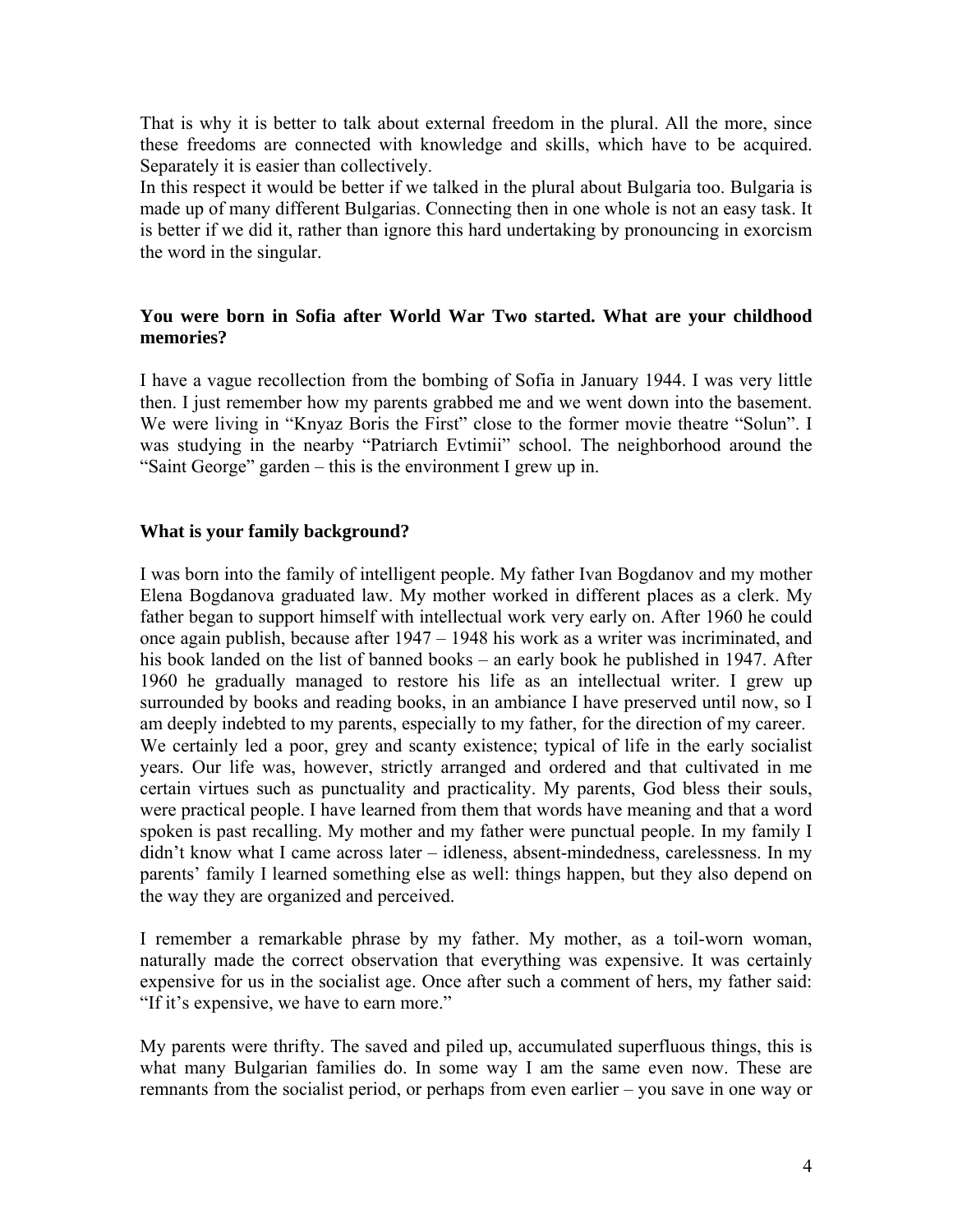the other. It is not clear if this is a virtue today. And another thing from that time, which I consider a virtue – you are content with less; you are not attached to objects. I have had the option to have more and better, I could have taken the path of earning more money. Earning money is something useful for the development of society; that is how it becomes richer. If there are a lot of people like me, people who are content with less, this would do harm to contemporary society. But it is extremely beneficial for your internal peace.

# **You started going to school in an exceptionally tumultuous social period, or is it the case that you can't experience it fully if you are so young?**

In 1947 I was in the first grade. I have kept nice, dear memories. Childhood is childhood. A child cannot encompass the large scale of things. I remember well the coarse clothes I had to wear, the homespun trousers that rubbed against my thighs, the boots, the illnesses, the inflamed ears…cold, bitter cold, fog, difficulties in keeping the heating working, the bad quality coal, the blackouts, staying at home all huddled around the stove, everyone covered with blankets, my father, doing his writing, I studying my lessons…It was great poverty but not unhappiness.

## **How did your father accept the fact that his book was banned?**

Its title is "Between armistice and peace". I published it again 2-3 years ago – a very gentle book, in which a communist and a social democrat – as my father imagines them – discuss the future of Bulgaria. This incriminated then book has an absolute mild sounding today. How did he accept it? He had to work as legal counsel. But even then things were not smooth. He had a wild and conflicting personality. His life as a spurned, qualified as a fascist, intellectual turned him into a naturally militant individual. But gradually he managed to find his way, without making extreme compromises. Circumstances made him a man who understood reality and could be friends with certain people, in order to survive. He won his well earned wide respect. For a certain circle he was something like a guru. And well deserved on account of his self-confidence, his intellect, his memory and determination. Without making extreme compromises. But in any case, his way of thinking did not change.

#### **Do you owe your interest to classical philology to your father?**

This happened more by accident. When I applied to the university after finishing my secondary education in 1958, quite by chance I put down classical philology – and was admitted. There were no entrance exams then, it was based on your diploma and I had straight A's. Afterwards I was also admitted to philosophy and history. But I stayed with classical philology. Years later it turned out that I had made the right choice. What I studied and what I was involved in later gave me something very important, something I call 'step aside'. I acquired this distance from the here and now, which allows me to think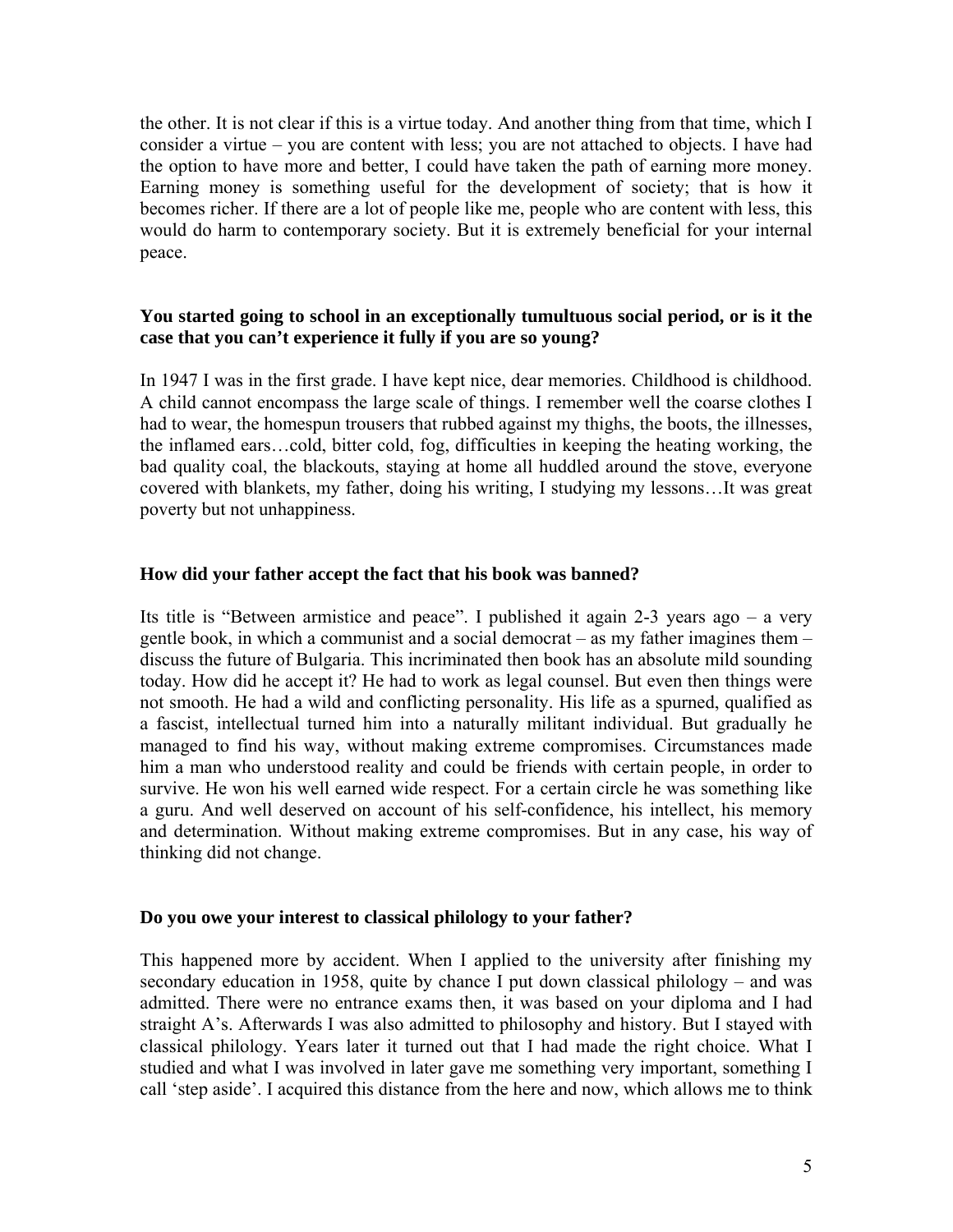about it in more objective terms. There is this quotidian idea that we live somewhere. It is false. No-one lives in a definite, specific place, in Bulgaria, in Sofia, or in their home. Everyone lives in a small ideal space, built over the concrete. Everyone has their own 'step aside' retreat.

# **But you found it very early?**

Thanks to classical philology. In this sense the philology and the so-called 'step aside' are among the causes for my optimism. Thanks to this world I studied I understood early on that there is no significant difference between antiquity and modern times, because it is all a matter of people's fate. Whatever he does, however he develops, the human being is dependent on solid, durable things. This is what I constantly repeat. That is why I find many things quite natural. Thanks to classical philology I got acquainted with phenomenal texts such as Plato's dialogues or Marcus Aurelius' small book. I spent a long time over these texts; I struggled with the language and in the course of this struggle I acquired positive ideas. As with all ideas, they are someone else's, but somehow also mine. Among them is the highly conservative idea that the human is human, no matter if it is in a totally savage and wild place, socialist Bulgaria or contemporary Europe, the difference cannot be total.

What troubles the modern Bulgarian, and many other contemporaries as well, are the differences, the constant acknowledgement of the differences. It is the main cause for pessimism and bad feelings.

But in reality there are similarities as well as differences. My vision is differently tuned – the fist thing I do is look for similarities, and only then do I consider the differences. That is why I do not resort to the contemptuous point of view towards the uneducated man, the rude and the vulgar. First I look for similarities between the stupid person, the rude person and myself. And I say to myself: now this is a stupid thing I'm doing, I, who am an intellectual and do not do or say stupid things. This is not a matter of modesty, but of perception. Do you see, can you discriminate between the smart and the stupid in you? It is not easy. A big obstacle in this respect is the fact that the contemporary world points our attention towards differences.

I feel the same when I run into sexists – for instance a female party talking about the total difference between men and women. There is no total difference; it is a matter of two variants of a human being. The serious question here is whether the man and the woman are always man and woman. The answer is clear: there are many instances when there is no difference between them. The same holds true for a number of other seemingly definite categories, the Bulgarian for example. Is the Bulgarian always a Bulgarian and in all respects? Reality never coincides with the categories. Hence the game engendered by reality, about similarities and differences which we have to handle somehow.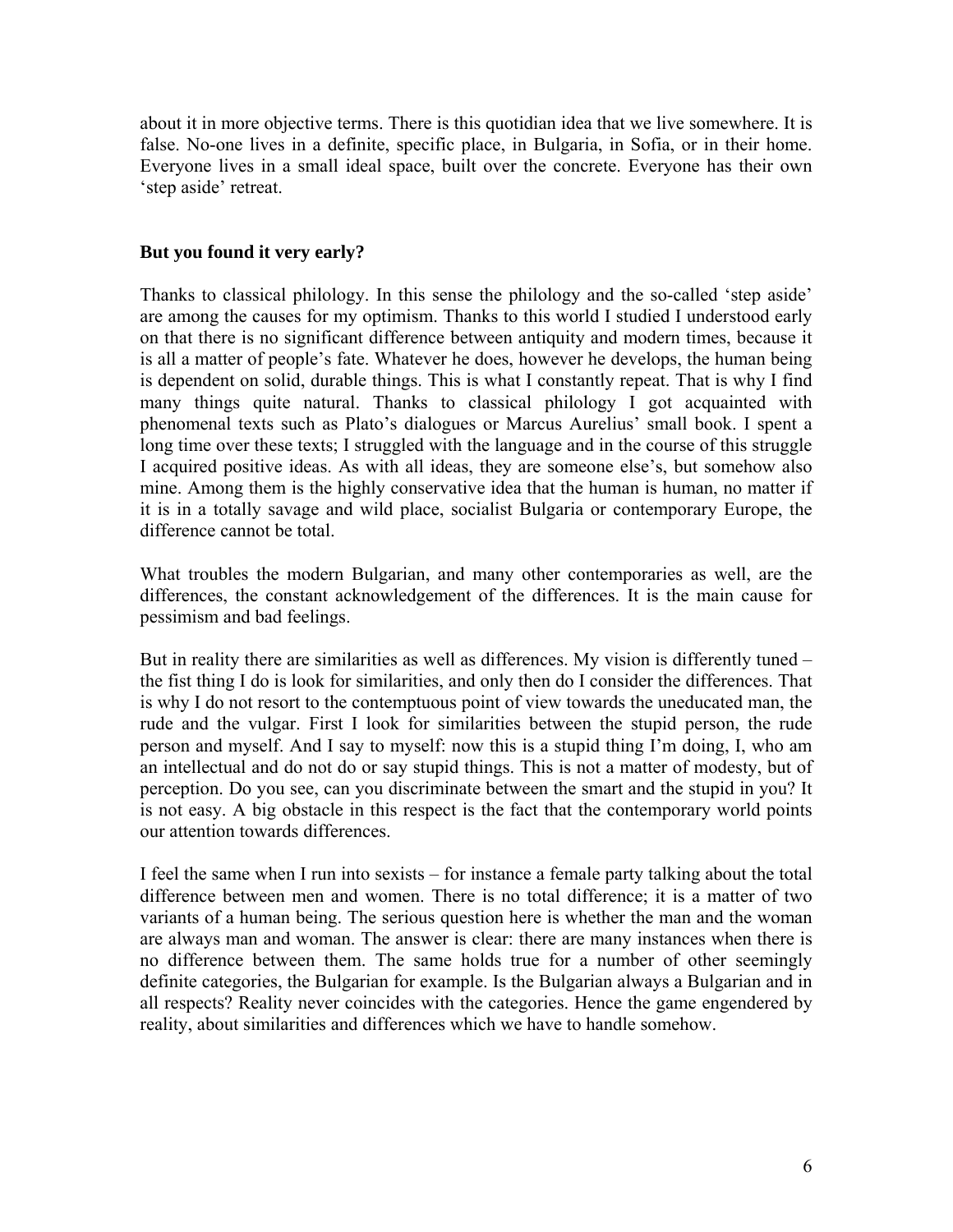**Let us go back to your words that we have to learn to look not only for differences but also for similarities, because the topic about Europe is close to your heart. Did we approach Europe in the wrong way, trying to work out how different we are, rather than try and look for similarities?** 

There is a difference between what we think and what we do- nothing stops us from thinking wrongly about Europe. Thinking about Europe can be wrong in two ways – first when it is perceived as something purely positive and is embraced with both arms, and second, when it is looked upon as something totally negative and is completely negated. Few people can think as wisely as they can usually act. In actions you have a signal that you're doing something wrong, the signal makes you correct your ways even without taking notice.

That is why I feel distrust towards sociological surveys. On the one hand it is important to investigate what people think. Behaviour, however, is not determined only by what someone thinks. Often the good does not correspond to thought, it often even blocks it. Thinking is something conservative, it can hamper actions, but in some cases it keeps silent and this is the big paradox. You meet people who are sad, dull, depressed. When you ask them how they live they say they have a poor and dull life. Ten minutes later you see them sitting in a bar, drinking happily enjoying themselves. This is the (at least) dual character of the human being, who thinks on the one hand, and on the other - acts – and, thank God, not in agreement with what he thinks.

The truth is that sad, especially abstract thoughts are easier. A sad abstract truth, for example is: socialism ruined our lives. But it ruined some people's lives. It is not only socialism to blame. It is the person's fault as well; in as far as he realized that he is not inside socialism, that socialism is an environment that has crept into his own world. Some people let it in totally. In this sense, when you ask if we have wrong ideas about Europe, I say: "Yes, we have wrong ideas about Europe".

Many people would be dumbfounded if someone said that Europe wants to organize things in a state centralized manner, which reminds of socialism. It reminds of socialism and is startling. The question is if that is so and whether the resemblance does or does not mislead us since we cannot see and formulate the difference.

## **And yet we all count on Europe – to make us put our country in order, i.e. we are going back to statism again.**

We have to have a state. The issue is one of proportions, and this cannot be determined by a simple formula. That is why we have to have a state but it should be possible to fight it.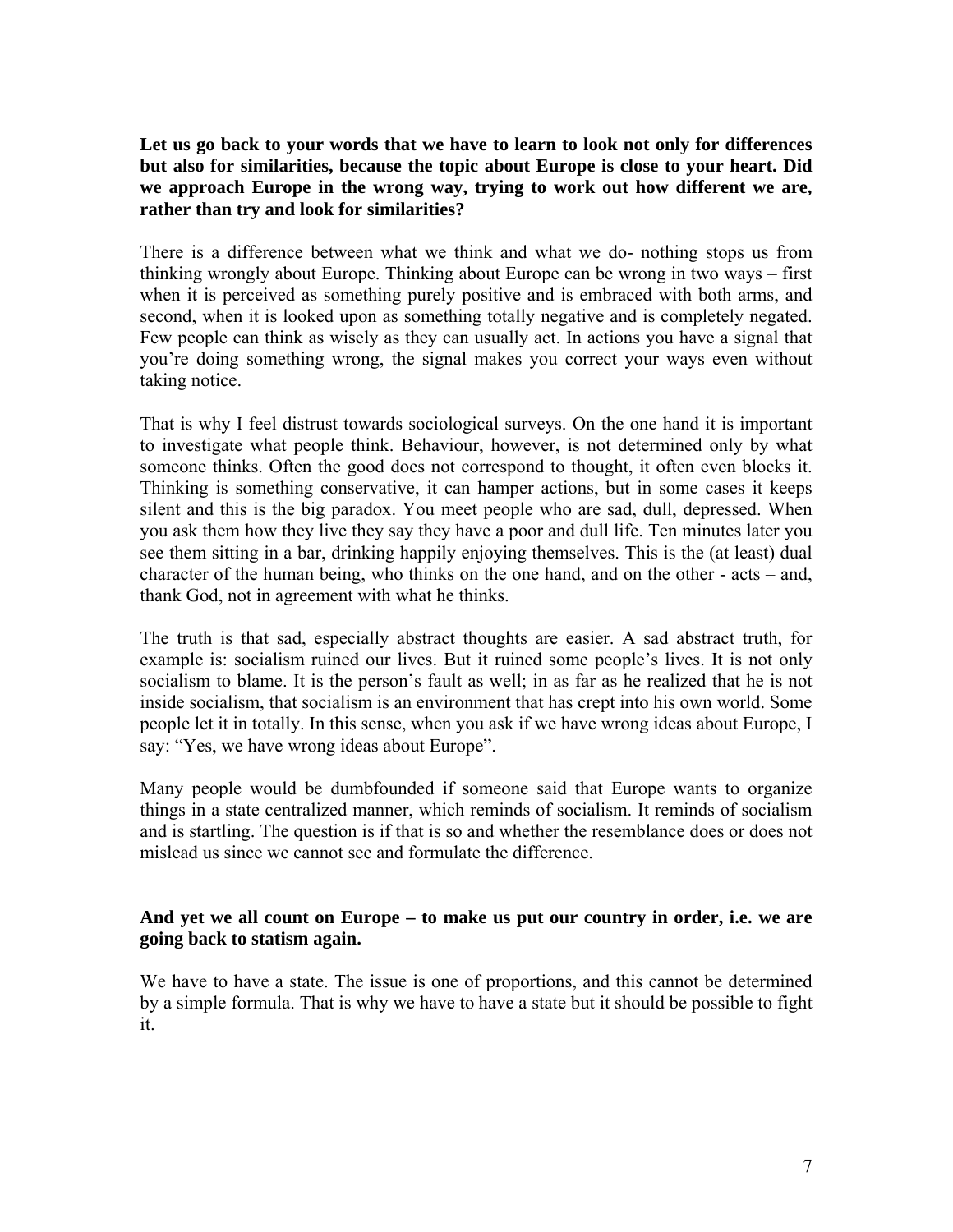## **But we don't like our country; it's not enough, so we look for another – more as an umbrella over our country to bring it to order.**

There's no other way, the human being exists as part of a community. The state is an institutional form of community existence. In order to do some things we need the big energy of the big community, the state either gives it to me or it does not. It gives to some; that is why there are people who want to be in power – because power will give it to them.

#### **The so-called political elite look at Europe as the hen that lays golden eggs.**

That is right, but they won't be only golden eggs. There will be a number of unpleasant things. For instance – facing heavy bureaucracy, meeting certain standards. Because expected funding will not go where the required standards are not met. The good from Europe will manifest itself mainly in the transposition of these standards. It is good, it is a guarantee for openness – when you have standards things are easy.

## **Are you an optimist?**

Yes, more often than not I'm an optimist. In the evening, when I'm tired I hear pessimism's words and conclusions, but I say to myself: this is not because I'm a pessimist and because life is terrible, but because I'm tired. And I try to wake up an optimist. But sometimes I wake up with a headache. The texts I have worked with, the big personalities I have communicated with have taught me to say: the world in my head is black; I have to find a way for the headache to go away. I can take an aspirin, I don't have to stay at the computer, I can go out for a walk. It's only a headache, nothing more, the world is not to blame, even not because I was born a man and have a head, which hurts from time to time. This is a thought by Epictetus, which I have internalized and made my own. In general, it can be reduced to the following – what happens does not come only from outside, but it also depends on the way we perceive it. One way or the other, we should not transfer our own states and conditions to the world.

#### **What kind of professors did you have at university?**

Serious professors who gave me a lot and through whom I acquired important knowledge. For instance, Prof. Georgi Mihailov, who was teaching Ancient Greek historical grammar and epigraphics, a refined, well educated man, who had a great influence on me. Or Ruska Gandeva, who later became professor, and taught Latin. Or Alexander Milev – Ancient Greek language. These people formed my outlook as a lecturer and as a person. I am extremely grateful to them. Of course, times were hard. The university itself was something like a higher school. But one way or the other, at least in the Department of Classical Philology you could feel the spirit of a better time. Hence the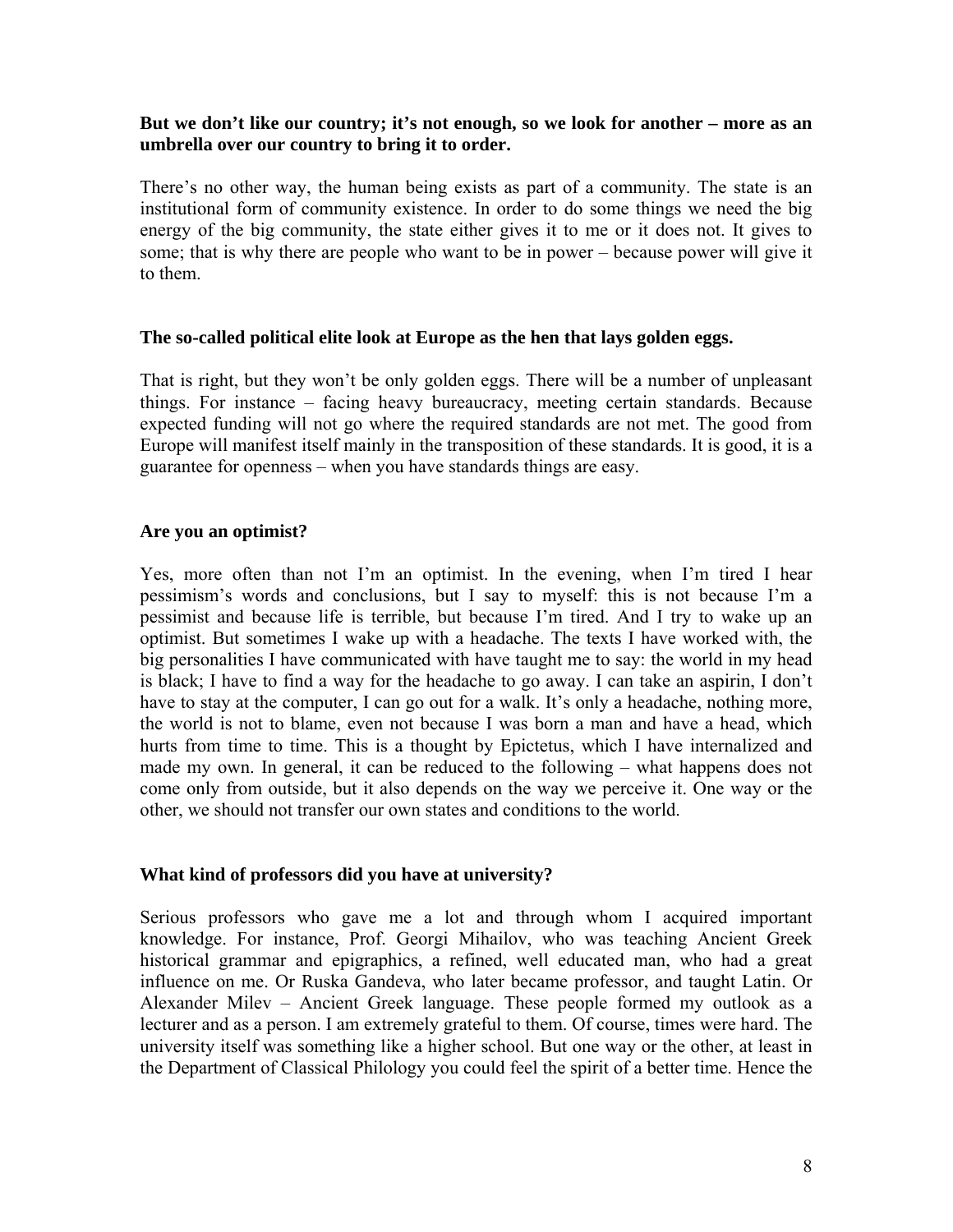strong influence of my teachers, formed by great professors of the previous generation, such as Alexander Balabanov and Dimitar Dechev, and also in universities abroad.

I remember some illustrative events. Professor Georgi Mihailov was giving me course work and pointed to a book in French. I allowed myself to say that I didn't know French. He looked at me surprised with his big eyes and simply said: "You'll learn it." And that was that. Or another story with Alexander Milev. In 1963 I became a lecturer in Latin and Ancient Greek at the Higher Pedagogical Institute in Veliko Turnovo. Alexander Milev came from time to time to see how I was doing and how I was teaching. He was connected with the Bulgarian Orthodox Church and strongly resembled a priest. He attended a class I was teaching. At the end, just like a priest he said: "Listen, Bogdanov, you shouldn't tech them that much, whoever is capable will learn." I did not follow that advice, although it made a great impression on me. It is in the orthodox spirit – whoever is capable will achieve, there is nothing else to be done. I am not inclined that way, on the contrary – all my life I have been looking for a more effective way of studying Ancient Greek, so that more people learn it and I can say that thanks to this effort a lot has been achieved. That is what I think people should do. Now, at this age, I understand the meaning of such sentences that have stayed at the back of one's mind. They turn into role models. As you can see from both examples, they can be positive and negative. You can follow or avoid what someone has told you. You can combine it and connect it to the other ingredients in your inner world.

# **How did your life go on from there?**

I was a full time lecturer in Veliko Turnovo from 1963 until 1969, when I was 23 to 29 year-old. In the beginning I only taught Ancient Greek and Latin, then I also started teaching history of ancient and West European literature. After 1969 I continued teaching in Turnovo part time. At some point I was Chair of the Foreign Languages Department there. In 1969 I won a competition for assistant professor at the Department for Classical Philology at Sofia University. I started teaching there and this has continued until the present day, 36 years now.

## **Did you have any problems with your academic career?**

I had problems right from the start, when I wanted to apply for the assistant professor position. The Personnel Department tried to stop me, since I was the son of a writer whose work was incriminated. Some "well-wishers" appeared who sent copies of my father's articles, among which an article about the death of Tsar Boris the Third to the Personnel Department. Then Ivan Bogdanov put books and other materials in his bag and went to the Personnel Department. Popchev was the name of the man there. My father banged down on his desk materials with which he proved that Georgi Tzanev – the father of Milena Tzaneva, who was a lecturer at the University, had spoken much more emotionally about the death of Tsar Boris the Third. And then they let me sit for the exam. In my academic path there were other moments of ill-wishing. Especially vile was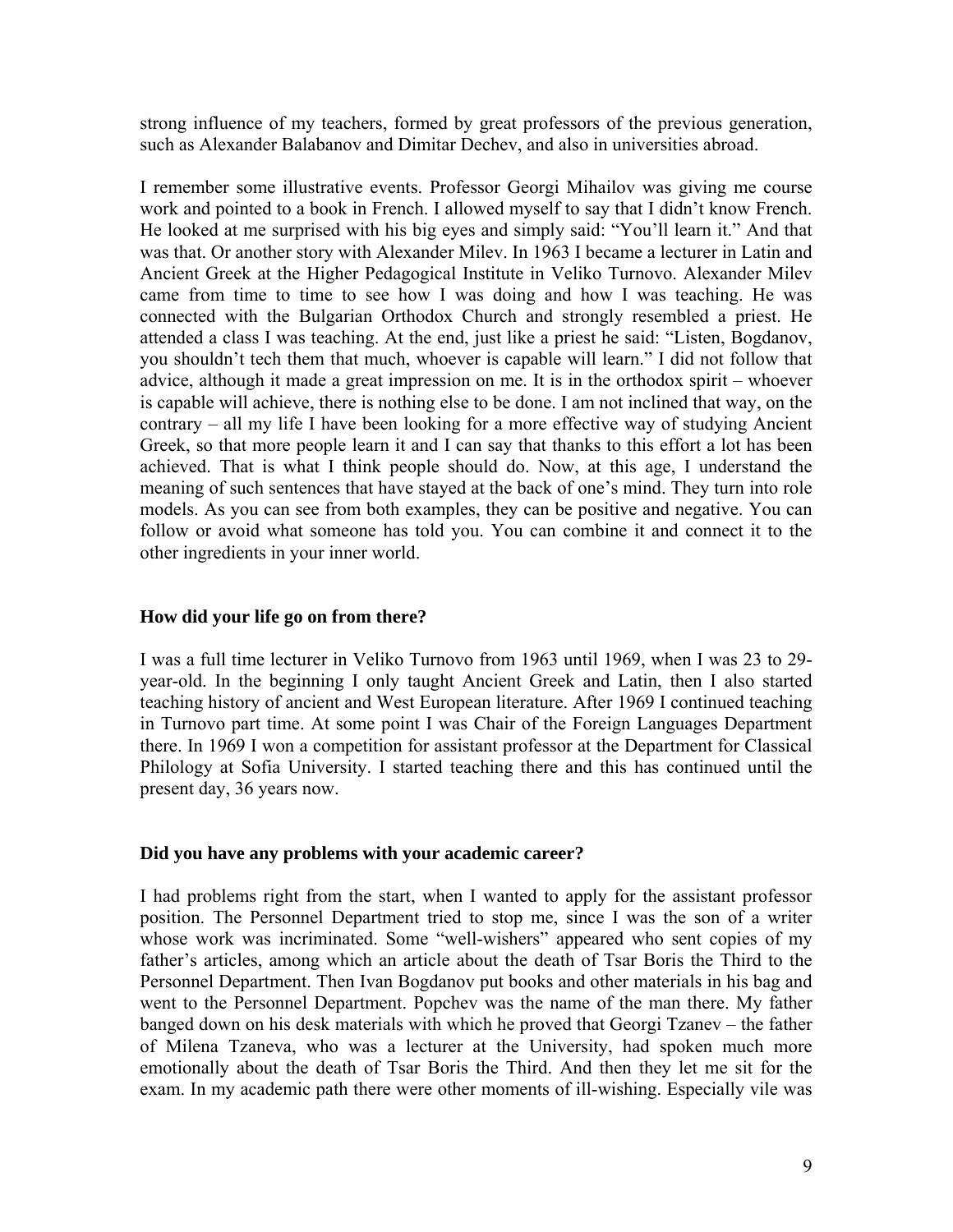the ambition of Alexander Nichev, professor, who I later became assistant professor to. He was unhappy that I did not accept the topic for a PhD thesis that he proposed and that I chose another one. At the viva, Nichev did his best to turn it into a failure. But as it sometimes happens, this led to a triumph on my part and engendered an even sharper conflict with him, which also acquired a political flavour. The two party members in our department – Kiril Vlahov and Alexander Nichev, tried to prove that I had fled to Germany when I had gone there to have a heart operation and had duly informed the university. It was a serious operation, but successful, I came back, and the attempt to fire me bore no fruit.

#### **Was it also a professional conflict?**

Yes. Professor Nichev claimed that I was not an academic, that my endeavors had a 'popular' character. After his death I met his daughter. She told me that the Nichevs talked often at home about my activities and that I had turned into something like a hero for her. But these things do not matter to me. I sat in Professor Nichev's chair, I teach his subject and have kept the good feeling towards him as an academic and a lecturer. I respect what he has done, especially the full translations in verse of Aeshil and Sophocles in Bulgarian, a significant acomplishment indeed. I could not, however, accept this militant communist style attitude, the division of people into our good people and other bad people. By the way, this is how he got into the Classical Philology Department in the 1950s – with an article against Alexander Balabanov and a banishment of some sort. The fact that I succeeded him as a lecturer in the history of Ancient Greek literature was a kind of compensation for his ousting of Alexander Balabanov. I am recounting all this, because I think it is something typical for the time.

## **Did you feel the ideological framework in the university?**

I wouldn't say. I was more like observing certain rules. The ideology was in my education. I was a good student, I resorted to Marxist ideology, and you can feel it in certain places in my books. I am not ashamed of that, it is natural. Everyone needs a general paradigm on which to lean. Gradually I found the weak spots of the Marxist paradigm and think that I have overcome them. Otherwise my stand on ideologies is the same as with everything else – they are never good or bad in themselves. Their use and application make them good or bad.

Looking form a distance it seems strange, that in June 1990 you are already writing about New Bulgarian University – as an idea, as a concept.

Yes, because the society for New Bulgarian University was established in the 1990s, and it gradually grew into the university itself.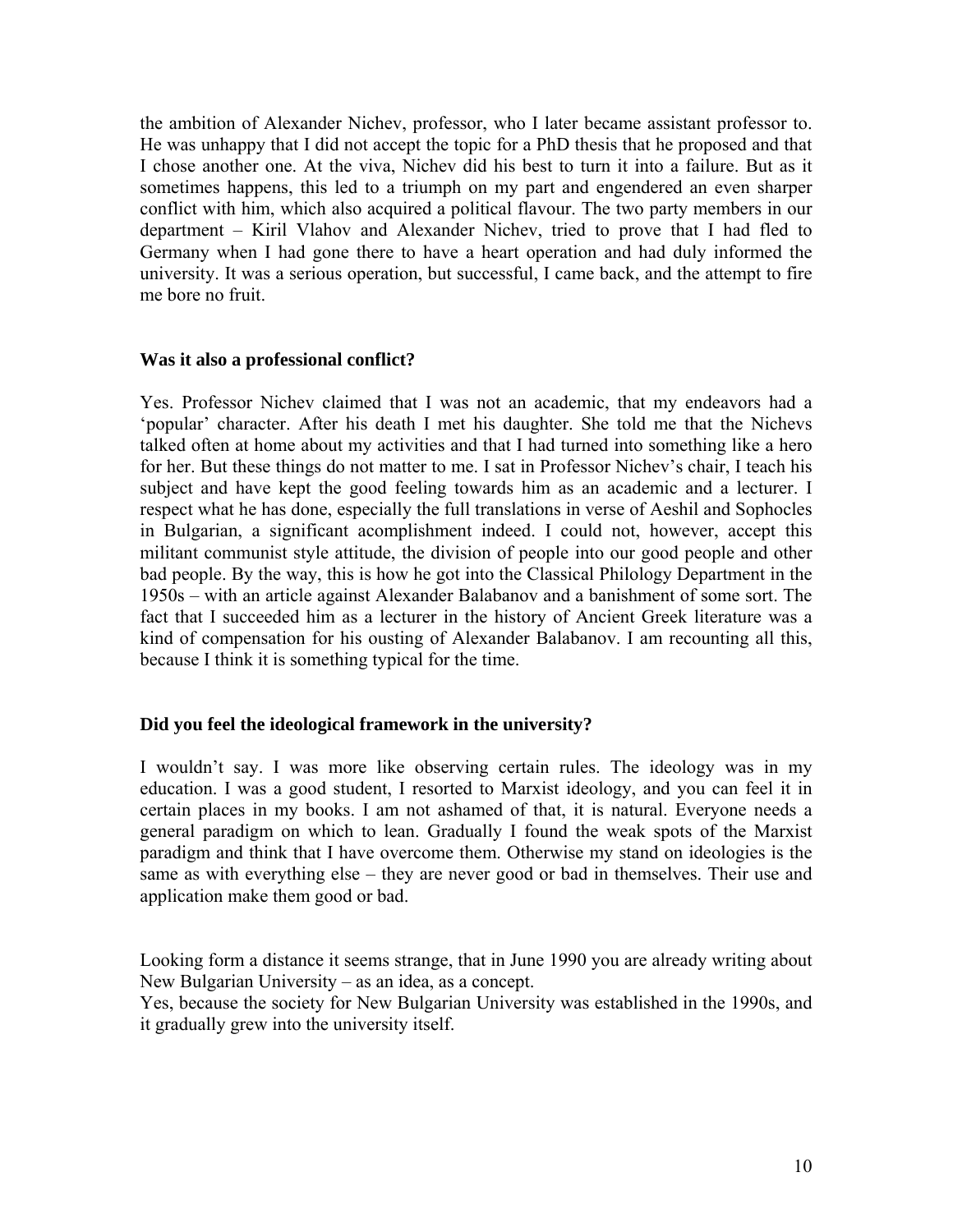## **What made you do it and made you leave Alma Mater?**

What made me do it was the dullness, the grayness. Otherwise I would hardly have done it. In those years I tried to be engaged administratively – for two years I was the Vice Dean of the faculty of Classical and Modern Philology. Precisely on November 10, 1989 there were elections for Dean, I ran and was not elected. The position was taken by a nice female from the party midst. I realized then that Sofia University was not the place for me to show my administrative capabilities, so I started with New Bulgarian University. It was a totally new path that I took.

## **Is that how you imagined NBU – the way it is now, did you have such bold hopes?**

I can't say that I had a clear vision about what we were doing. There was a programme, a platform to follow – the originators were other people, they gradually scattered, and from the initial people there was no-one left. It is a matter of perseverance.

## **Do you like what NBU is today?**

I obviously like it since I'm constantly engaged in it. I think it is something undoubtedly very positive. At NBU the possibilities to choose to combine, to stop, to start, to move to another university are endless. The credit system we have been using for over 10 years now and have extensive experience in allows for different options and combinations and is widely admired. I think that NBU is a serious achievement for the Bulgarian society. There are other such achievements although I cannot enumerate them correctly right now. We must be acquainted with these positive developments in the Bulgarian society. NBU is such an example. It combines a number of contemporary standards with the good sides of the old educational system. I am convinced that the reform is always a kind of a compromise; NBU is such a successful compromise.

## **You were Ambassador of Bulgaria to Greece. How did you "hop across" from academe to diplomacy?**

Тhis happened in the full swing of events in those years. They offered it to me, I was happy and ambitiously accepted. I was Ambassador from April 1991 until July 1993. My stay in Greece was extremely beneficial; it allowed me to see the world from a different point of view. In those two years and a half I tried in my own consistent, persevering manner to achieve something. I achieved very little. The good thing was that I understood how the state itself is structured. I got to know the standards of behaviour of politicians. For instance, according to these standards the Ambassador is good when he doesn't do anything. The less he does and the more he says and repeats the same things, the better he is, but that was in conflict with my character.